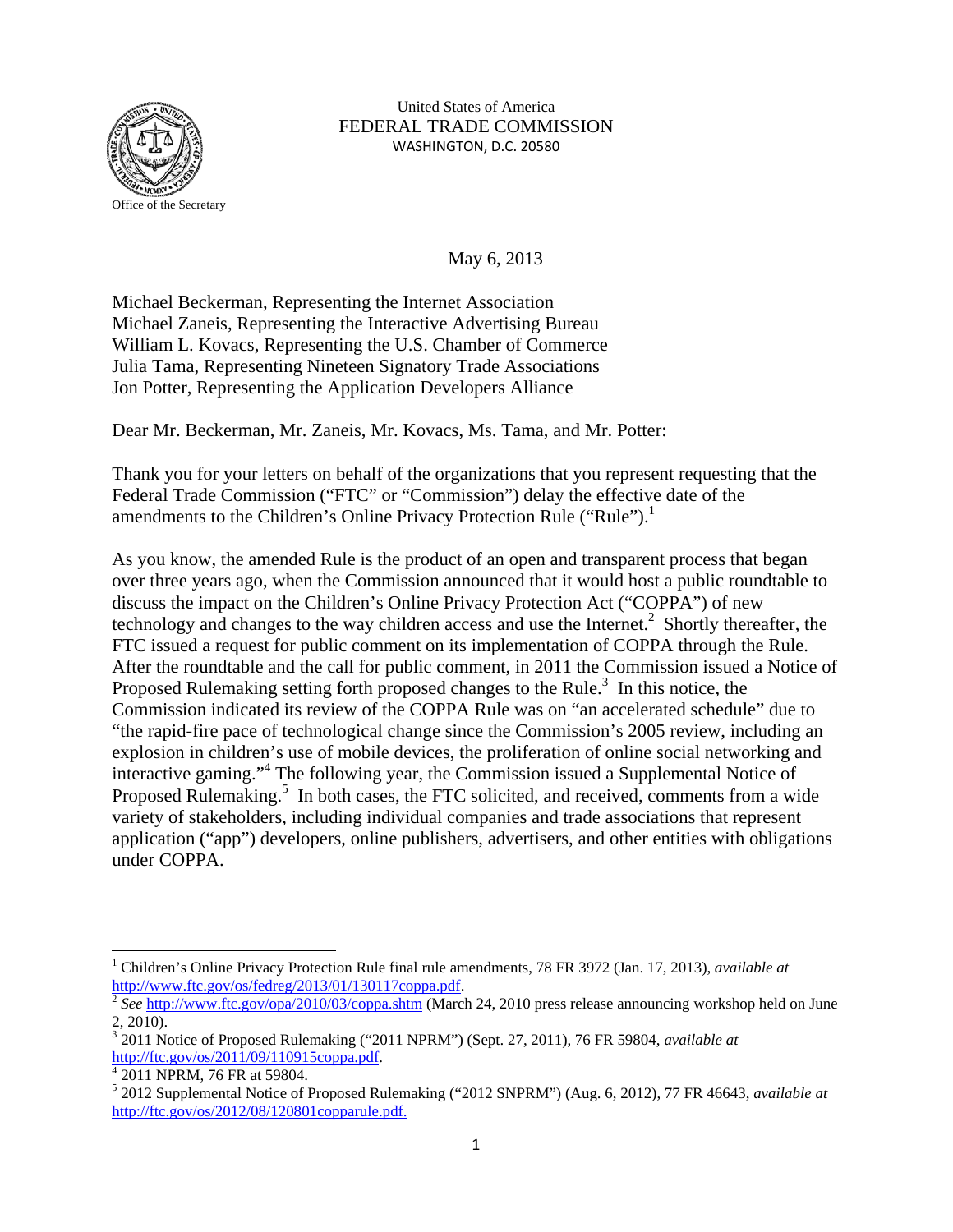Upon announcing the final amendments to the Rule on December 19, 2012, the Commission also issued a document detailing the basis and purpose for its decision to adopt certain of the proposed amendments.<sup>6</sup> This statement of basis and purpose ("SBP") sets forth the Commission's analysis of the public comments received and explains both the rationale for, and the effect of, the specific changes to the Rule. Moreover, as the SBP notes, in analyzing the public comments and adopting the final amendments, the Commission took into account the costs and burdens of complying with the Rule. Indeed, the Commission specifically chose July 1 as the effective date in order to allow operators enough time to come into compliance.<sup>7</sup> This sixmonth interval between the issuance of the final amended Rule and its effective date is consistent with the six-month interval between the issuance of the original Rule on November 3, 1999 and its effective date on April 21, 2000.

The Commission appreciates that some of your members will need to make changes to their business practices in order to comply with the amended Rule. At the same time, we note that all stakeholders have had sufficient opportunity to raise issues and articulate their concerns, the SBP provides sufficient guidance regarding the obligations the amended Rule will impose on COPPA-covered entities, and the more than six-month time period between issuance of the amended Rule and its effective date is adequate. Moreover, petitioners have not raised any concrete facts to demonstrate that a delay is necessary. In light of these factors, combined with the Congressional mandate to protect the privacy of children under the age of 13 and the Commission's commitment to "[e]nsure that COPPA continues to meet its originally stated goals to minimize the collection of personal information from children and create a safer, more secure online experience for them,"<sup>8</sup> the Commission finds no basis for delaying the effective date of the amended Rule.

Your letters note some specific concerns. First, the letters raise issues with respect to the "actual knowledge" standard and the liability of third parties that collect information from children on child-directed sites. As you know, even before the amendments to the Rule, COPPA applied to general audience Web sites and online services with actual knowledge that they were collecting personal information from children under 13. In the 2012 SNPRM, the Commission proposed holding any entity responsible for COPPA compliance if it "'knows or has reason to know' it is collecting personal information through a Web site or service directed to children."<sup>9</sup> However, in the final amended Rule, the Commission narrowed the standard proposed in the 2012 SNPRM so that a general audience entity is liable under COPPA when it has *actual knowledge* that it is collecting personal information directly from users of a child-directed site or service.<sup>10</sup> Moreover, in the SBP to the final Rule the Commission provided specific guidance as to what would constitute actual knowledge:

<sup>&</sup>lt;sup>6</sup> See http://www.ftc.gov/opa/2012/12/coppa.shtm (Dec. 19, 2012 press release announcing adoption of final amendments to the COPPA Rule).

<sup>&</sup>lt;sup>7</sup> 78 FR at 3997.

<sup>8</sup> 78 FR at 3972.

<sup>&</sup>lt;sup>9</sup> 2012 SNPRM, 77 FR at 46644.

<sup>10 78</sup> FR at 3978.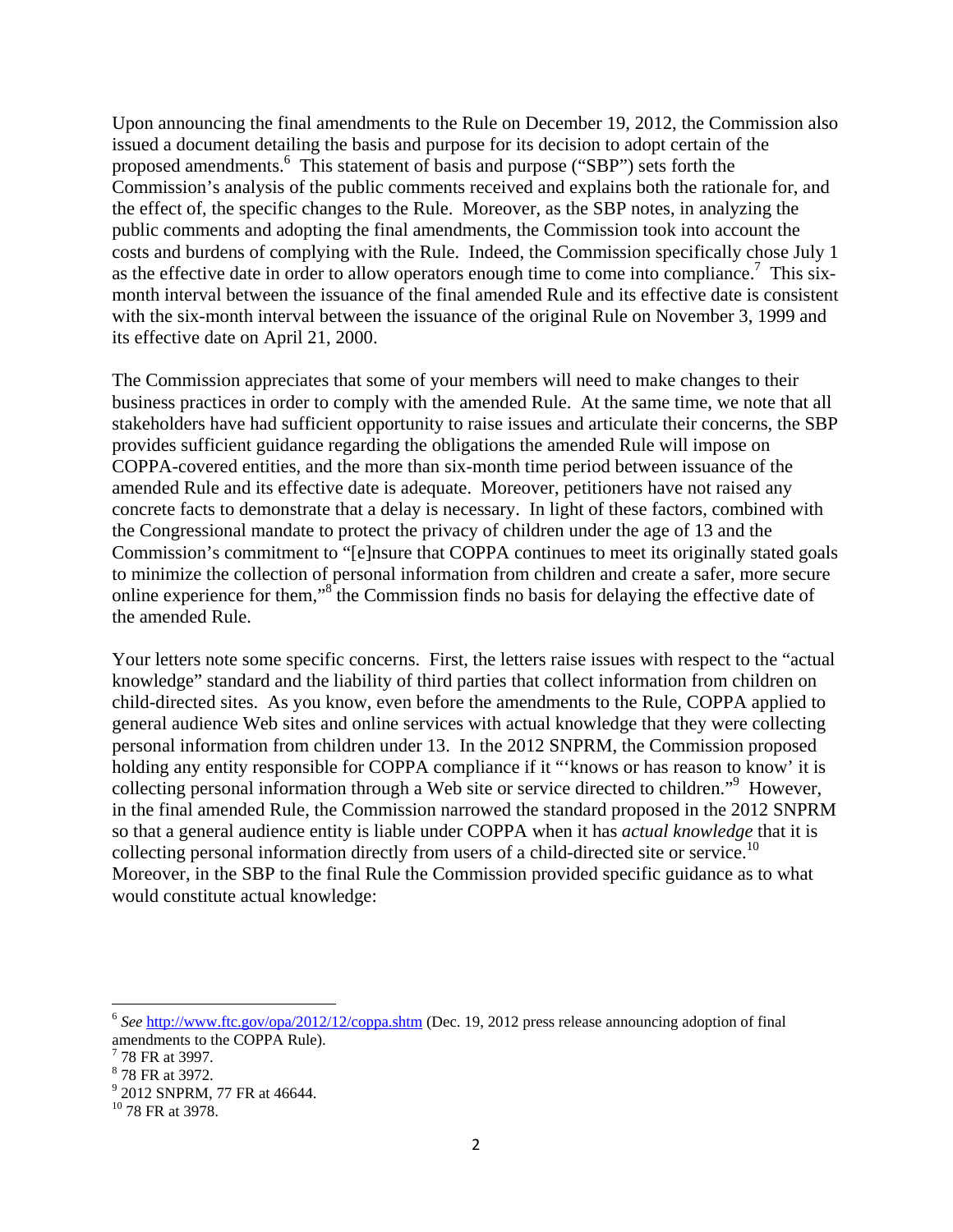Knowledge, by its very nature, is a highly fact-specific inquiry. The Commission believes that the actual knowledge standard it is adopting will likely be met in most cases when: (1) A child-directed content provider (who will be strictly liable for any collection) directly communicates the child-directed nature of its content to the other online service; or (2) a representative of the online service recognizes the child-directed nature of the content.<sup>11</sup>

Furthermore, in the 1999 statement of basis and purpose to the original Rule the Commission indicated actual knowledge would be present where an operator learns of a child's age or grade from a registration or from a concerned parent, a position which staff has reiterated in its FAQs for many years. $^{12}$ 

Second, the letters raise concerns with respect to the liability of child-directed sites and services for the conduct of third parties. The Commission carefully considered comments regarding its proposal to hold such sites and services strictly liable for any third-party collection of personal information, recognizing "the potential burden [such] standard places on child-directed providers, particularly small app developers."<sup>13</sup> In adopting the final Rule, the Commission noted that "it cannot be the responsibility of parents to try to pierce the complex infrastructure of entities that may be collecting their children's personal information through any one site. . .the primary-content site or service is in the best position to know which plug-ins it integrates into its site."<sup>14</sup> However, the Commission made clear that, although it would not provide a safe harbor from liability, the Commission would consider the level of due diligence exercised by a primarycontent provider in applying its prosecutorial discretion.<sup>15</sup>

Third, the letters state that a delay is appropriate because of the lead time necessary for companies to address changes to the definition of personal information. We understand the main concern with the expanded definition of personal information involves the "persistent identifier" category. In both the 2011 NPRM and in the 2012 SNPRM, the Commission proposed to broaden the "persistent identifier" category in the definition of "personal information."16 These proposals – broader than were ultimately reflected in the Rule – were thus under consideration at an early stage of the rulemaking process. While the inclusion of persistent identifiers in the final amended Rule will mean certain operators will have new compliance obligations under COPPA, the Commission took several steps to reduce the potential burden in the Rule. For example, the Commission recognized "that persistent identifiers are also used for a host of functions that have little or nothing to do with contacting a specific individual, and that these uses are fundamental to the smooth functioning of the Internet, the quality of the site or service, and the individual user's experience."<sup>17</sup> For this reason, the Commission created an exception to the Rule's notice

<sup>11</sup> *Id. See also Complying with COPPA: Frequently Asked Questions*, *available at* 

http://business.ftc.gov/documents/Complying-with-COPPA-Frequently-Asked-Questions, FAQ 39. 12 Children's Online Privacy Protection Rule final rule, 64 Fed. Reg. 59888, 59892 (Nov. 3, 1999) *available at*  http://www.ftc.gov/os/1999/10/64fr59888.pdf.<br>
<sup>13</sup> 78 FR at 3977.<br>
<sup>14</sup> *Id.* 

<sup>15</sup> *Id.*<br><sup>16</sup> *Supra*, n.3.<br><sup>17</sup> 78 FR at 3980, 3998.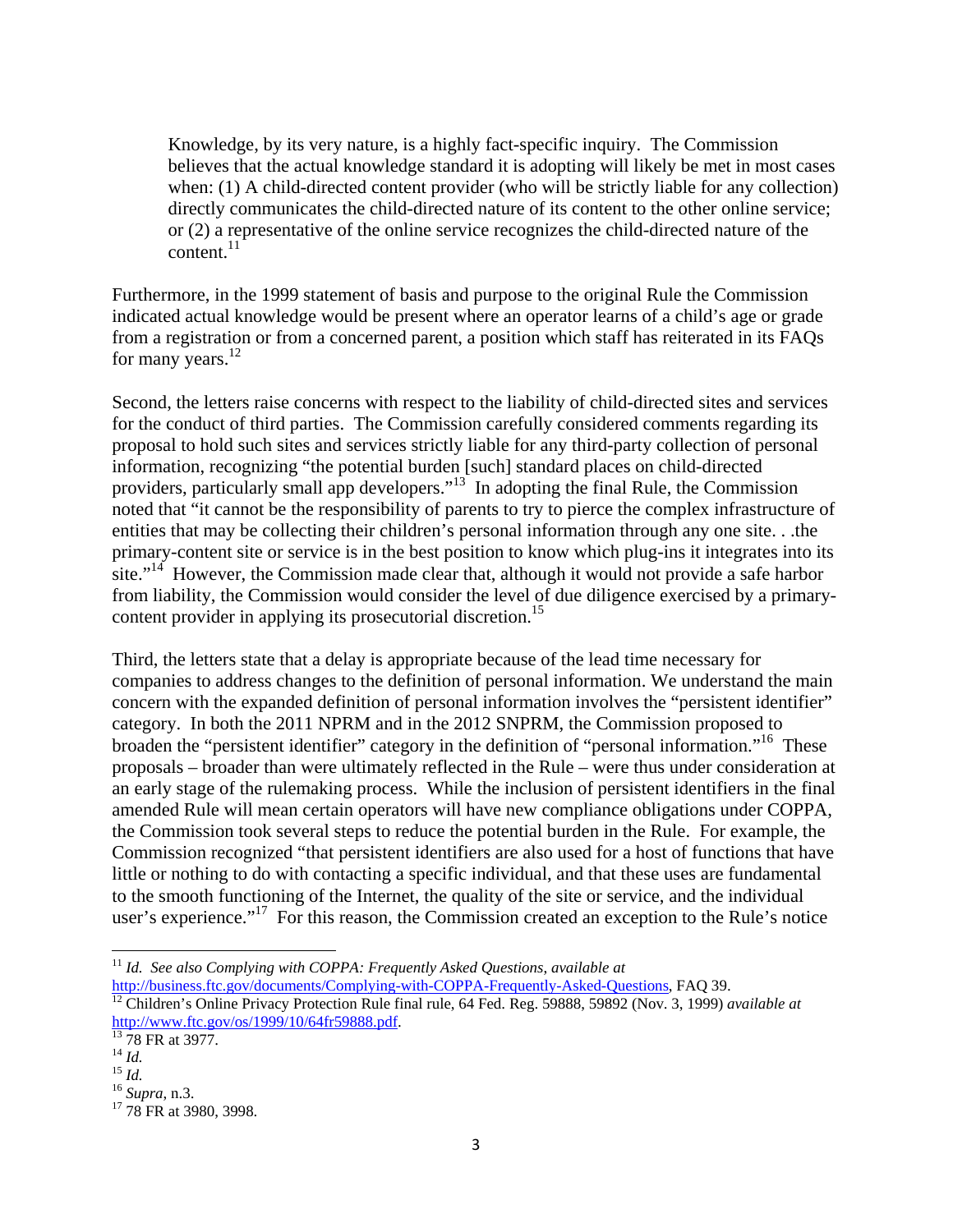and consent requirements where an operator collects a persistent identifier for the sole purpose of providing support for its internal operations. Moreover, the Commission twice expanded its originally-proposed definition of support for internal operations. In the 2012 SNPRM, the Commission added "user authentication, maintaining user preferences, serving contextual advertisements, and protecting against fraud or theft" and, in the final Rule, frequency capping of advertisements and legal or regulatory compliance.<sup>18</sup> Each of these changes by the Commission helps ease compliance by the effective date.<sup>19</sup> Separate and apart from these limiting changes, the Commission also established a process whereby interested parties could in the future request approval of additional functions as "support for internal operations."20

While the final Rule sets standards for COPPA-covered entities, it also provides significant flexibility for operators to select the most appropriate cost-effective technologies to achieve the Rule's requirements. For example, rather than set forth the specific methods that may be used to obtain verifiable parental consent, the Rule retains the standard that it may be obtained via any means reasonably calculated, in light of available technology, to ensure that the person providing consent is the child's parent. The new data security and minimization requirements do not mandate any specific means to achieve those objectives. Finally, the Commission has made it easier for operators to comply with the Rule when they seek to avoid the collection of children's personal information. The Rule adopts the "reasonable measures" standard for deleting all or virtually all personal information, thereby enabling operators to use competent filtering technologies to prevent children from publicly disclosing personal information.

Although the Rule does impose new obligations on child-directed sites and services, in selecting an effective date of July 1, 2013 the Commission determined that six months would be adequate time for such operators to assess whether third parties collect personal information through their site or service. Moreover, the Commission's application of the actual knowledge standard for third parties, guidance as to the meaning of that standard, and provision of support for internal operations for all parties will make it less burdensome for operators to comply by July 1.

Of course, we continue to be mindful of the impact of the Rule on businesses. As with all of our enforcement activities, the Commission will exercise prosecutorial discretion in enforcing the Rule, particularly with respect to small businesses that have attempted to comply with the Rule in good faith in the early months after the Rule becomes effective. Further, the Commission follows a "policy for reducing, or in appropriate circumstances waiving, civil penalties for violations of a statutory or regulatory requirement by a small entity."<sup>21</sup> And of course, we will

<sup>&</sup>lt;sup>18</sup> 2012 SNPRM, 77 FR at 46648; 78 FR at 3980.

 $^{19}$  78 FR at 3998.

 $20$  16 C.F.R. 312.12(b).

<sup>&</sup>lt;sup>21</sup> See Notice and Request for Comment Regarding Compliance Assistance and Civil Penalty Leniency Policies for Small Entities (Apr. 8, 1997), *available at* http://www.ftc.gov/os/1997/04/62fr16809.pdf.